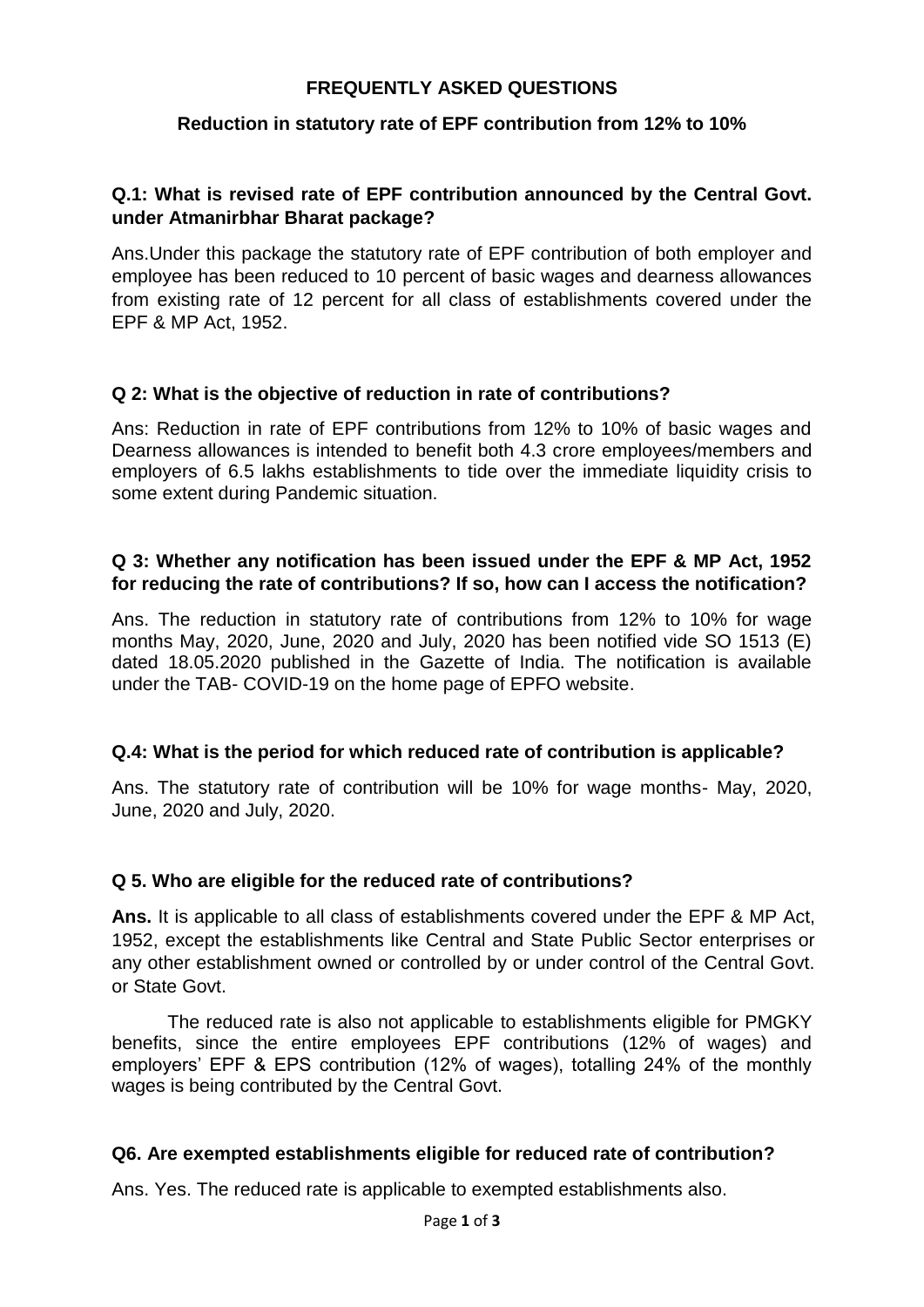# **Q 7: How does the reduced rate of contributions help the employees and employer?**

Ans: As a result of reduction in statutory rate of contributions from 12% to 10%, the employee shall have a higher take home pay due to reduction in deduction from his pay on account of EPF contributions and employer shall also have his liability reduced by 2% of wages of his employees. If Rs.10000/- is monthly EPF wages, only Rs.1000/- instead of Rs.1200/- is deducted from employee's wages and employer pays Rs.1000/- instead of Rs.1200/- towards EPF contributions.

### **Q 8: I get salary under Cost to Company (CTC) model, will the reduced rate of contributions from 12% to 10% still benefit me?**

Ans: In Cost to Company (CTC) model, if Rs.10000/- is monthly EPF wages, in CTC Model the employee gets Rs.200/- more directly from employer as employer's EPF/EPS contribution is reduced and Rs.200/- less is deducted from his/her wages.

# **Q 9. Is the 10% rate of contribution applicable to establishments which get registered with EPFO during wage months May, 2020, June 2020 and July, 2020?**

Ans. Yes. Establishments covered during wage months of May-July, 2020 will be eligible for reduced rate for eligible remaining period from date of coverage.

# **Q 10. What will be rate of contribution for administrative charges and insurance?**

Ans. There is no change in the EPF administrative charges (0.5% of EPF wages subject to minimum prescribed) and EDLI contributions (0.5% of wages) both payable by employers.

# **Q 11. How is benefit availed? One has to pay at full rate and claim reimbursement later or direct payment at reduced rate can be made.**

Ans: Establishment has to remit dues at reduced rate through the Electronic-Challan cum Return (ECR) itself.

# **Q 12. Can the employer or employee pay at higher rate or the contribution rate of 10% is mandatory?**

Ans: The reduced rate of contribution (10%) is minimum rate of contribution during period of the package. The employer, employee or both can contribute at higher rate also.

# **Q 13. How the reduced rate of contribution will impact amount of pension in longer run?**